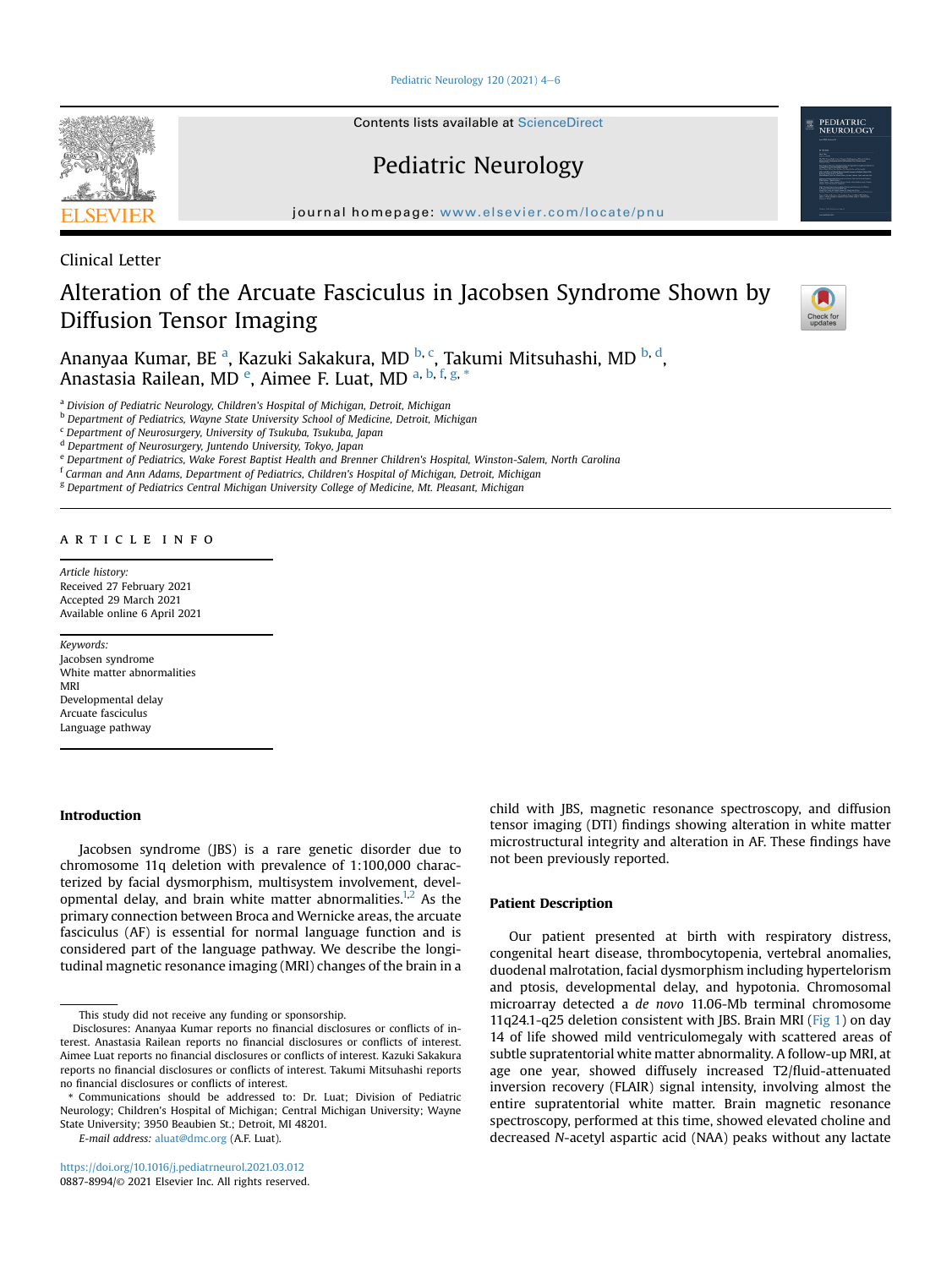<span id="page-1-0"></span>

FIGURE 1. Serial axial T2 fluid-attenuated inversion recovery magnetic resonance imaging showing diffuse bilateral supratentorial white matter abnormalities at birth, reaching its nadir and involving almost the entire supratentorial white matter around age one year and then gradually improving over years with development of prominent perivascular space.